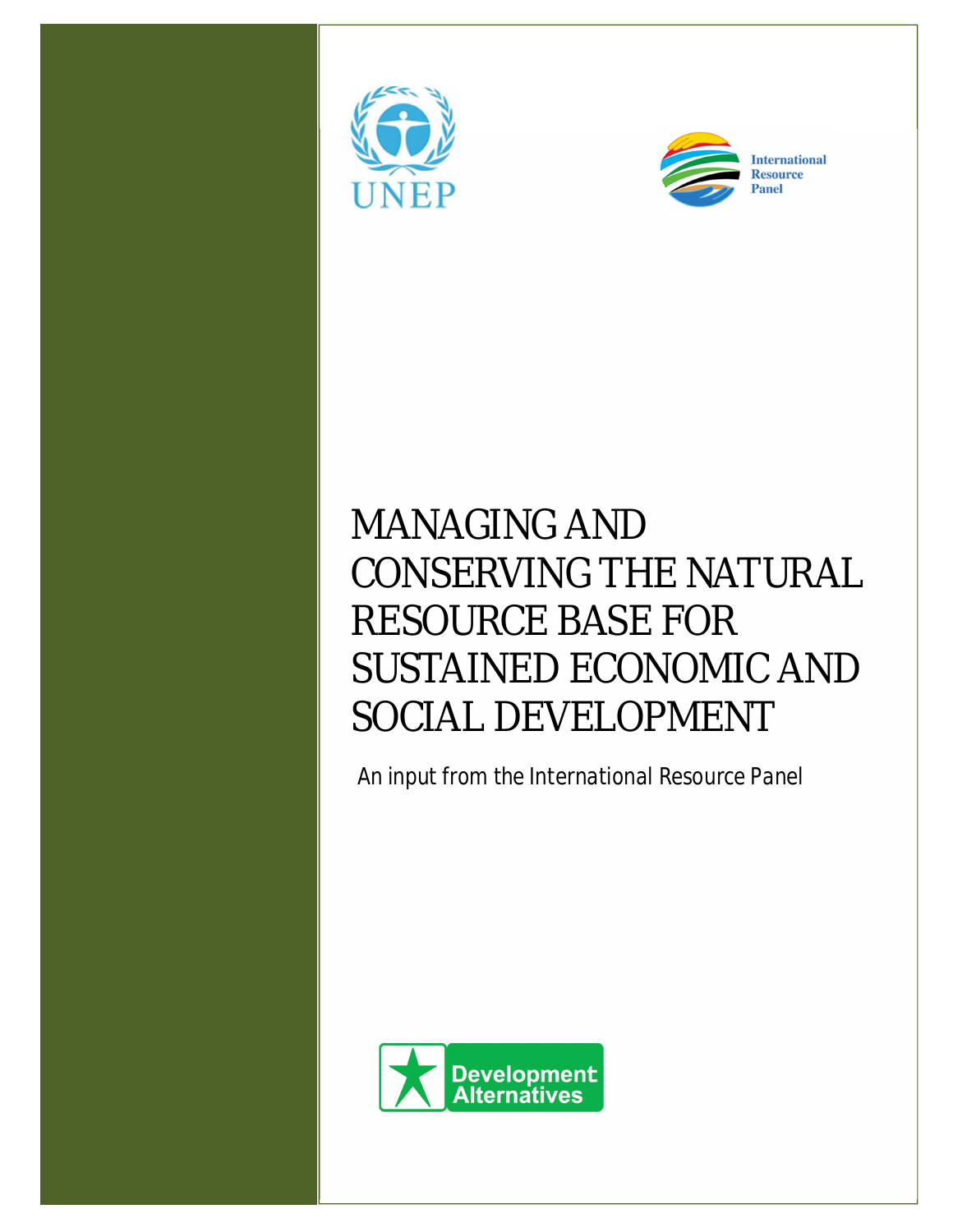

### **About the IRP**

The UNEP-hosted International Resource Panel (IRP) was established in 2007 to provide independent, coherent and authoritative scientific assessments on the use of natural resources and its environmental impacts over the full life cycle and to contribute to a better understanding of how to decouple economic growth from environmental degradation. The Panel is constituted of eminent experts from all parts of the world, bringing their multidisciplinary expertise to address resource management issues. Benefitting also from the support of a large number of governments and other stakeholders, it provides a platform for exchange between policy-makers and scientists so that policies for sustainable development can be formulated taking into account the best available science. The assessments of the IRP to date demonstrate the numerous opportunities for governments and businesses to work together at the science-policy interface to create and implement policies to encourage sustainable resource management, including through better planning, more investment, technological innovation and strategic incentives

#### **About the Report**

Given IRP's mandate and responsibility for raising the visibility and sense of urgency regarding natural resource issues among decision-makers and the public, this report advocates and promotes the rational management of resources throughout the Post-2015 SDG processes. In addition to integrating resource concerns in popular and widely acceptable goals on food, water, energy, urban development etc., this paper also advocates for a separate goal on sustainable resource management.

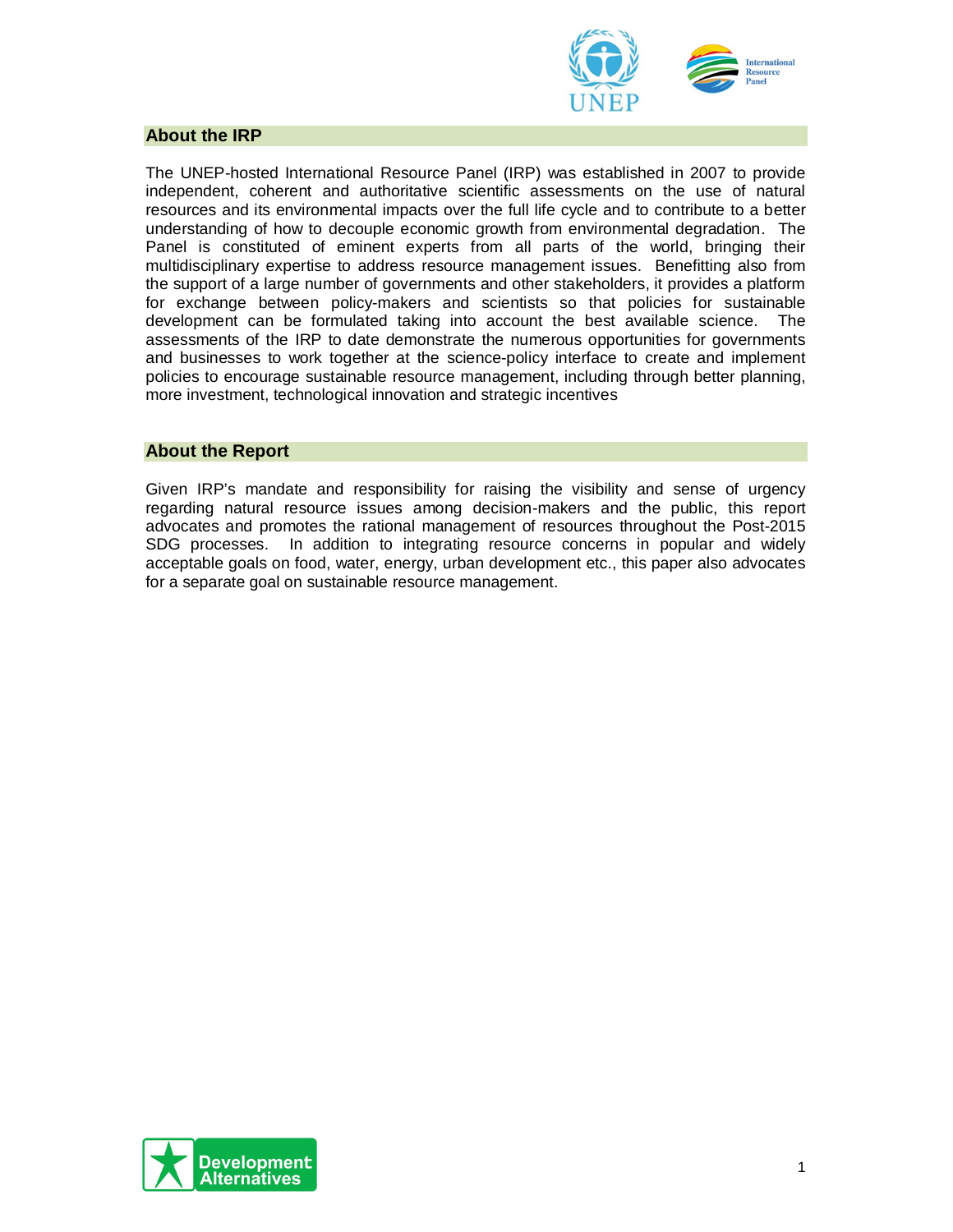

#### **Sustainable Resource Management – an imperative for human well-being**

As nations strive to improve economic welfare, a large part of the costs of these efforts are being passed on to nature and future generations. About a quarter of the earth's land area is highly degraded (up from 15% in 1991)<sup>1</sup> and 5.2 million hectares of forests are lost every year<sup>2</sup>. Rivers and lakes are drying up, groundwater aquifers are depleting, oceans are becoming acidified, and more than 30% of global fisheries that are harvested are overfished<sup>3</sup>. 27% of the world's 845 species of reef-building corals have been listed as threatened and an additional 20% are considered near threatened<sup>4</sup>. Species and other forms of biodiversity are vanishing at rates not seen since the last mass extinction 65 million years ago when the dinosaurs disappeared<sup>5</sup>.

Greenhouse gas emissions increased by more than 30% between 1990 and 2010 and are leading to substantial changes in the environment<sup>6</sup>. The production of conventional fossil fuels has peaked and the environmental implications of the new, unconventional sources are likely to lead to severe limits on their extraction.

#### *Global economic and social development over the last two centuries has been largely achieved through intensive, inefficient and unsustainable use of the earth's finite resources.*

During the 20th century, extraction of construction minerals grew by a factor of 34, industrial ores and minerals by a factor of 27, fossil fuels by a factor of 12 and biomass by a factor of 3.6. The total material extraction increased by a factor of about 8 to support a 23-fold GDP growth<sup>7</sup>. Annual extraction of ores, minerals, hydrocarbons and biomass to keep us fed, clothed, housed, mobile, entertained and connected has grown from 7 billion tons in 1900 to 60 billion tons today and, on current trends of growth in population and economic activity, are set to reach 140 billion tons by 2050.

Recognising these hard realities, *The Future We Want*, an outcome document of Rio+20, calls for "*protecting and managing the natural resource base of economic and social development*". Subsequently, the High-Level Panel of Eminent Persons on the Post-2015 Development Agenda (HLP) reiterates that *the poor directly depend on natural resources, for food, fuel, medicine, shelter and livelihoods, and are especially affected by resource depletion and environmental degradation<sup>8</sup> .* 

Natural capital is essential for sustainable economic development and is the basis for a wealth generated in the poorest countries. A reduction in stocks of natural capital and flows of ecosystem services disproportionately harms the wellbeing of the poor and the resilience of their communities. In addition, global inequalities, in terms of both economic benefit and natural resource use, are a stark reality.

**.** 

<sup>&</sup>lt;sup>8</sup> United Nations (2013), A New Global Partnership: Eradicate Poverty And Transform Economies Through Sustainable Development, The Report of the High-Level Panel of Eminent Persons on the Post-2015 Development Agenda



<sup>&</sup>lt;sup>1</sup> UNCCD secretariat (2013), A Stronger UNCCD for a Land-Degradation Neutral World

<sup>2</sup> FAOSTAT, 2013

 $3$  FAO (2012), The State of the World Fisheries and Aquaculture

<sup>4</sup> 2008 IUCN Red List of Threatened Species™

 $^5$  65 million years ago, our planet faced the largest mass extinction of land animals in its history when approximately 700 dinosaur species were wiped off the face of the earth. In recent years, we have come to face a different, yet equally horrific calamity as species around the world have begun, and continue to decline at an alarming rate. This represents the sixth mass species extinction.(IUCN website)

<sup>6</sup> FT 2010, European Commission, Joint Research Centre (JRC)/PBL Netherlands Environmental Assessment Agency. Emission Database for Global Atmospheric Research (EDGAR), release version 4.2

<sup>&</sup>lt;sup>7</sup>UNEP (2011) Decoupling natural resource use and environmental impacts from economic growth, A Report of the Working Group on Decoupling to the International Resource Panel.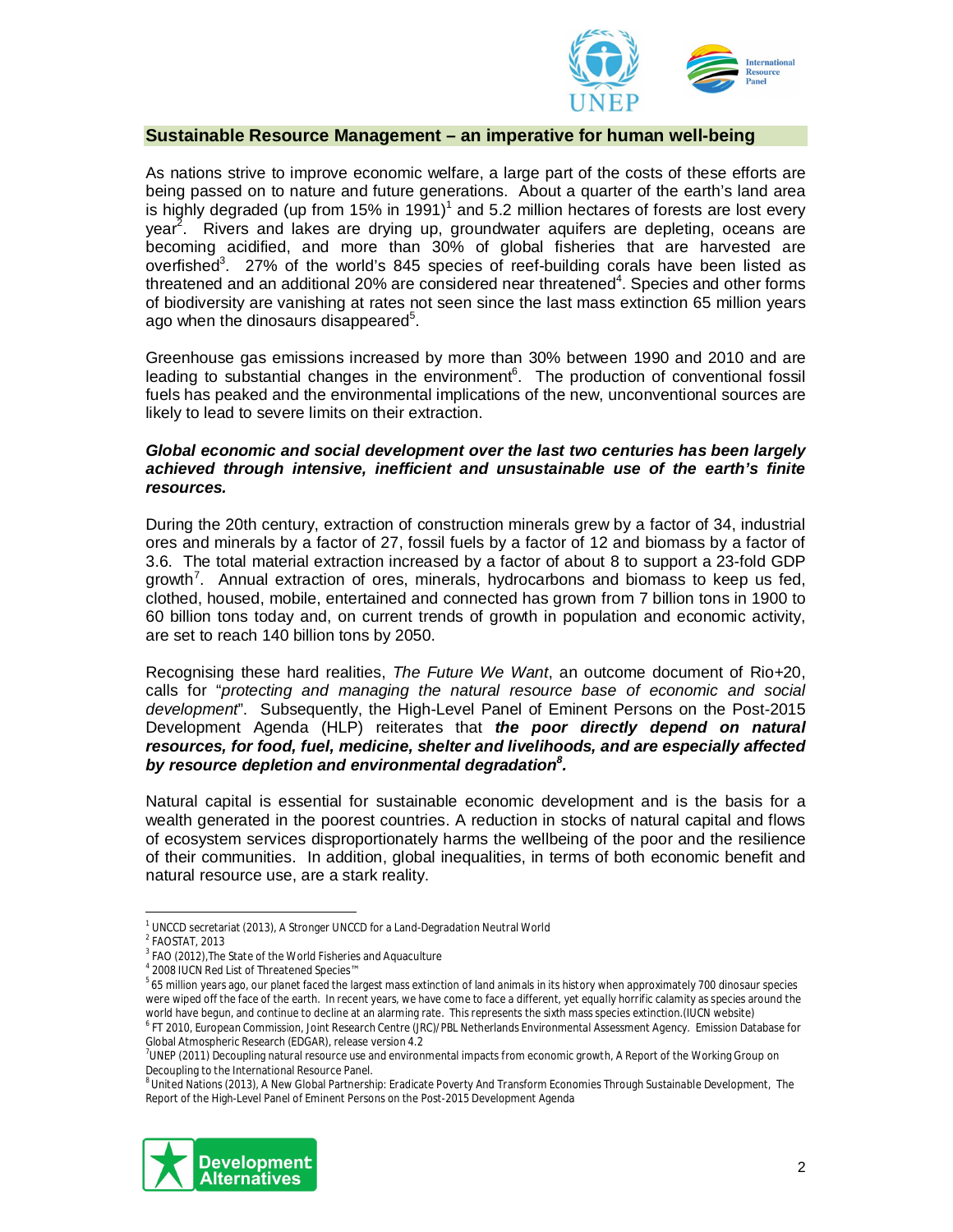

The environmental impacts of affluence are well known and include the depletion of nonrenewable resources, creation of waste and pollution and the destruction of ecosystem processes mentioned above. But poverty can also exert a negative impact on the environment. Out of the exigencies of survival, the poor have little choice but to eke out their basic needs and livelihoods from a fragile ecological resource base, and having lost the means to conserve it, they can sometimes damage its productivity and thus the very basis of their livelihoods. Poverty, combined with the lack of stable institutional frameworks, also appears as a potent driver of conflicts: the race for highly valuable natural resources such as minerals (e.g. columbite–tantalite aka "coltan") or precious timber is a fundamental cause of the conflict in Africa's Great Lakes region, the worst conflict in terms of casualties since World War II

These challenges are mounting as the world population is projected to reach 8 billion by 2030, and over 9 billion by 2050 $^{\circ}$ ; 70% living in resource-intensive urban areas<sup>10</sup>. An additional 3 billion will join the current 2 billion in the middle class as consumers and major resource users<sup>11</sup>. 85% of the increase in population will be in the global south with 33% living in urban areas. 1.4 billion people lack access to modern energy $^{12}$  and some 2.5 billion lack basic sanitation services<sup>13</sup>. Inequality is also on the rise; today the 1.2 billion poorest people account for 1% of the world's consumption while the billion richest consume 72% of the world's resources. Despite the existence of widespread poverty and under consumption by poor, the utilisation of resources has already surpassed sustainable levels.

*The global challenge will therefore be to lift one billion out of absolute poverty and*  meet the needs of nine billion people in 2050 in terms of energy, land, water and *material supply, while keeping climate change, biodiversity loss and health threats within acceptable limits.* The twin issues of reducing overconsumption and wastage at one end, and providing secure access to food and resources on the other will have to be addressed simultaneously.

<sup>13</sup> World Health Organization and UNICEF (2013), Progress of Sanitation and Drinking Water – 2013 Update



**.** 

<sup>9</sup> United Nations, Department of Economic and Social Welfare, Population Division (2013, World Population Prospects: The 2012 Revision, Key Findings and Advance Tables<br><sup>10</sup> United Nations, Department of Economic and Social Affairs, Population Division,(2012), World Urbanization Prospects: The 2011

Revision

<sup>&</sup>lt;sup>1</sup> Homi Kharas (2010), OECD Development Centre Working Paper 285, The emerging Middle Class in Developing Countries.

<sup>12</sup> International Energy Agency (2010), World Energy Outlook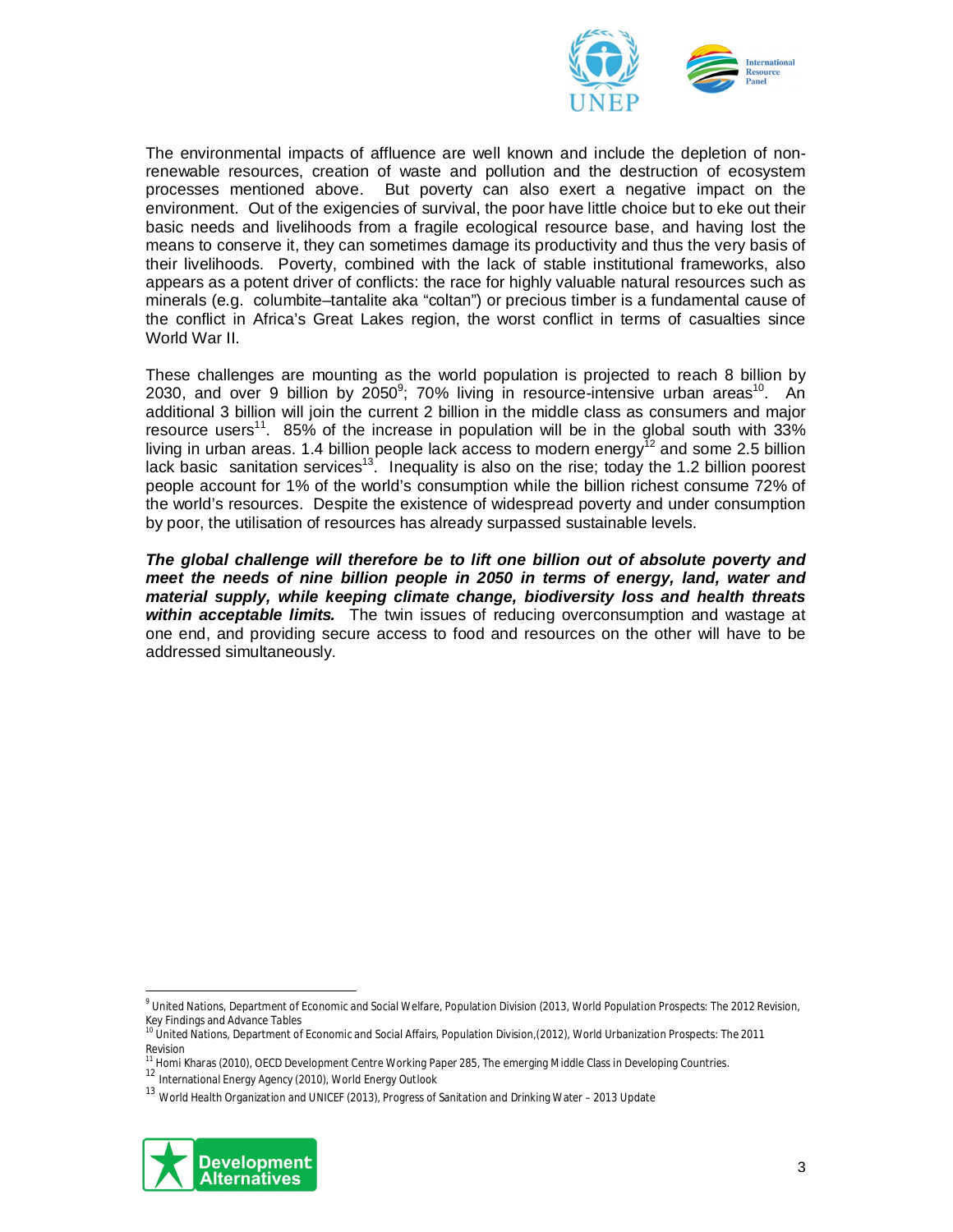

#### **Sustainable Resource Management –** *opportunities in the Post-2015 era*

Through its assessments over the last six years, the International Resource Panel (IRP) has drawn attention to current practices and future opportunities for achieving sustainable resource management by *'decoupling natural resource use and environmental impacts from economic growth'*. For example, good experiences on technology prospects for decoupling include<sup>14</sup>:

- *Water efficiency***:** In Australia, where GDP rose by 30% and water consumption was reduced in *absolute* terms by 40% during the same short period from 2001 to 2009.
- **Steel:** 80% reductions in greenhouse gas emissions can be achieved in the recycling of scrap iron by switching to state of the art electric arc furnace system, with improved process control, oxy-fuel burners, and post-combustion processes etc.
- *Cement***:** It is possible to reduce energy and process related carbon dioxide methods by 30% globally<sup>15</sup>.
- **Paper and Pulp:** Fossil fuel use by the US pulp and paper industry declined by more than 50% between 1972 and 2002, largely through energy efficiency measures, power recovery through co-generation and increased use of biomass.

Many more opportunities for enhancing resource productivity lie not in a specific technology but in policies and processes that enable systemic improvements, cascades of use, and in synergies running through the whole production chain and life cycle of products. Material and energy efficiency in agriculture and forestry, manufacturing and final production and along the whole value chains can be improved significantly. Future material and energy supply will be based more on renewable sources such as recycling of waste. The opportunities to establish more closed-loop recycling systems increase with the on-going growth of infrastructures and the built environment in cities, which will become the mines of the future. Examples of systemic improvements are:

- Sustainable Food Systems for Food Security, Malawi
- Las Gaviostas, Colombia
- Inclusive Growth for Decoupling, Germany

The question, of course, occurs why relatively so few of these manifestly beneficial opportunities have been appropriated in the real world. Given the variety of resource challenges and of local situations, there is clearly no 'one size fits all' prescription, solution or single instrument that can be applied everywhere. Some common features can, however, be identified<sup>16</sup> for policies aiming at ambitious goals of decoupling resource use in a green economy, such as:

- *The whole systems approach* to avoid narrow sectoral or partial analysis which usually leads to sub-optimal outcomes.
- **Policies** that strike a better balance in the mix of economic, technological, regulatory instruments.
- *Long term thinking* to avoid political and economic decisions which are currently made on the basis of short time horizons, often determined by political or business considerations.
- *Life cycle analysis and management* to ensure environmental policies go beyond end of pipe solutions and avoid burden shifting by transferring one problem to another.

<sup>16</sup>UNEP (2013), Decoupling in Practice (Decoupling 2) – *draft (to be published)*



1

<sup>14</sup> UNEP, (2013), Decoupling in Practice (Decoupling 2) – *draft (to be published)*

<sup>15</sup> IPCC, Fourth Assessment Report, (2007), Climate Change 2007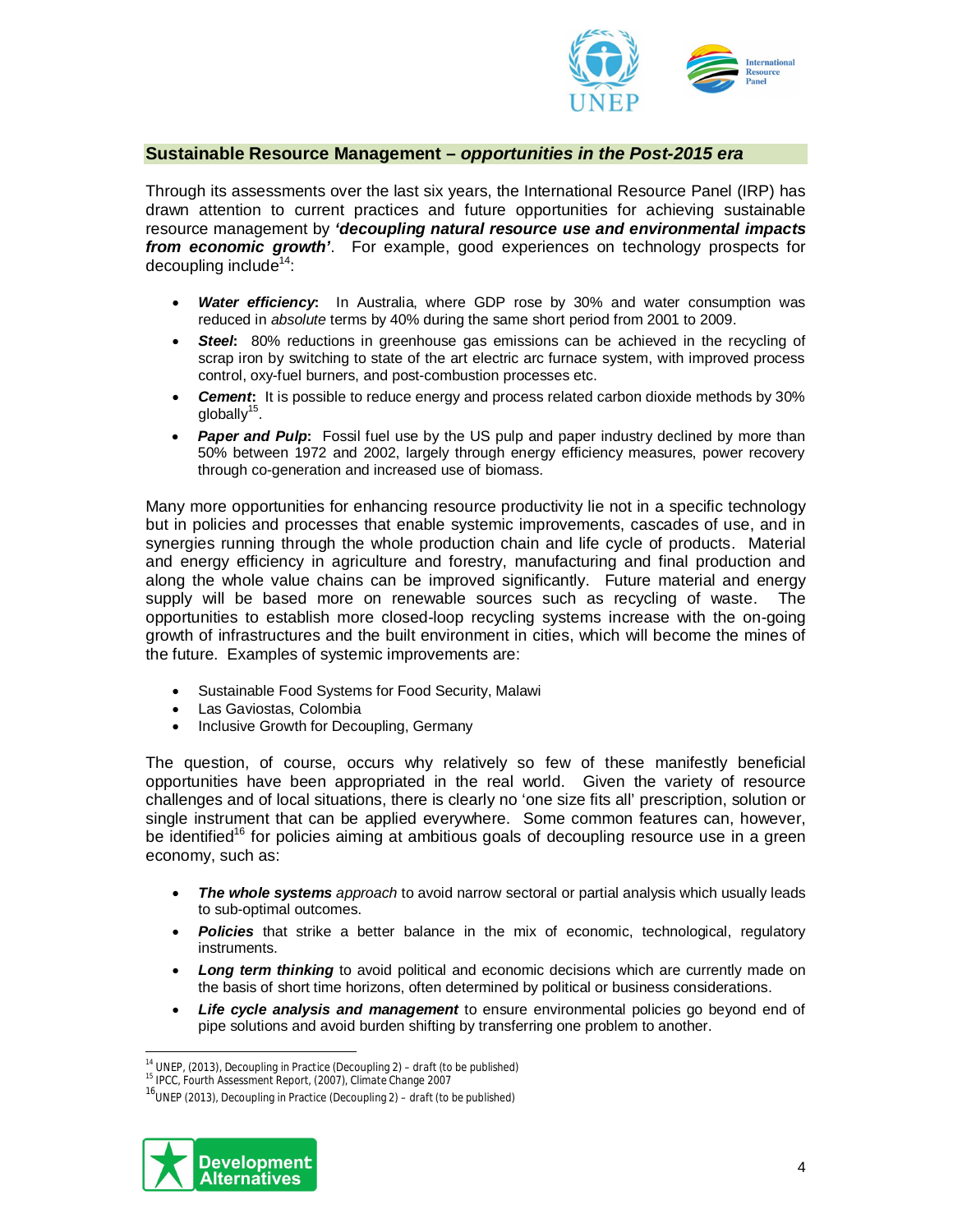

- *Consumer awareness* to spread consciousness of the need to conserve non-renewable resources.
- *Inclusiveness* through establishment of formal and informal decision structures that can identify grassroot level needs and aspirations.
- **Universal access** to basic natural resources through appropriate pricing and delivery systems.
- *Innovation and education* to develop appropriate technological innovations and to diffuse them into the entire society and economic fabric.

This simplified list clearly shows that a wide range of measures are required to facilitate continued improvement in resources management. These include framework conditions under which innovations are encouraged; technology development and investment on resource-efficiency technologies; education and awareness on resources productivity; design at all levels (product, services, city, infrastructure, etc.) for sustainable resource management. The good news is that many such options are now available or under serious development.

Visionary political and business leadership is essential in both the developing and industrialised world, because concerns for resources go far beyond the confines of environment ministries. The use of resources is at the core of economic activity. Economic affairs and development, fiscal affairs, transport, trade, planning and infrastructures, science and technology, and education are central to resource policies or are at least influenced by it. This means that resource policies unavoidably require the attention of the top ranks of our political and business leadership to help policy co-ordination both in the public and private domain. It necessitates building cooperation, co-ordination and integration among different stakeholders and sectors. The full potential of sustainable resource management for sustained human well-being can be harnessed through focussed and conscious international cooperation on the issue.

## **Building on the Millennium Development Goals (MDGs) Experience –** *incorporating resource management concerns in SDGs*

The MDGs, adopted at the global summits held in New York in 2000 and Johannesburg in 2002 with a time horizon of 2015, have made tangible progress for different goals in different countries. It becomes clear that, continuing with the tradition of the MDGs, the primary emphasis is on human well-being, with little attention to the health of the environment.

However, actual progress towards sustainable development will ultimately depend on how responsibly the planet's natural resources are managed. It is not just the economy that draws much of its sustenance from the resource base: the quality of the environment, the well-being of humanity and the very continuance of life itself is integrally dependent on it. The Post-2015 processes offer an opportunity to create a sense of urgency regarding natural resource management issues.

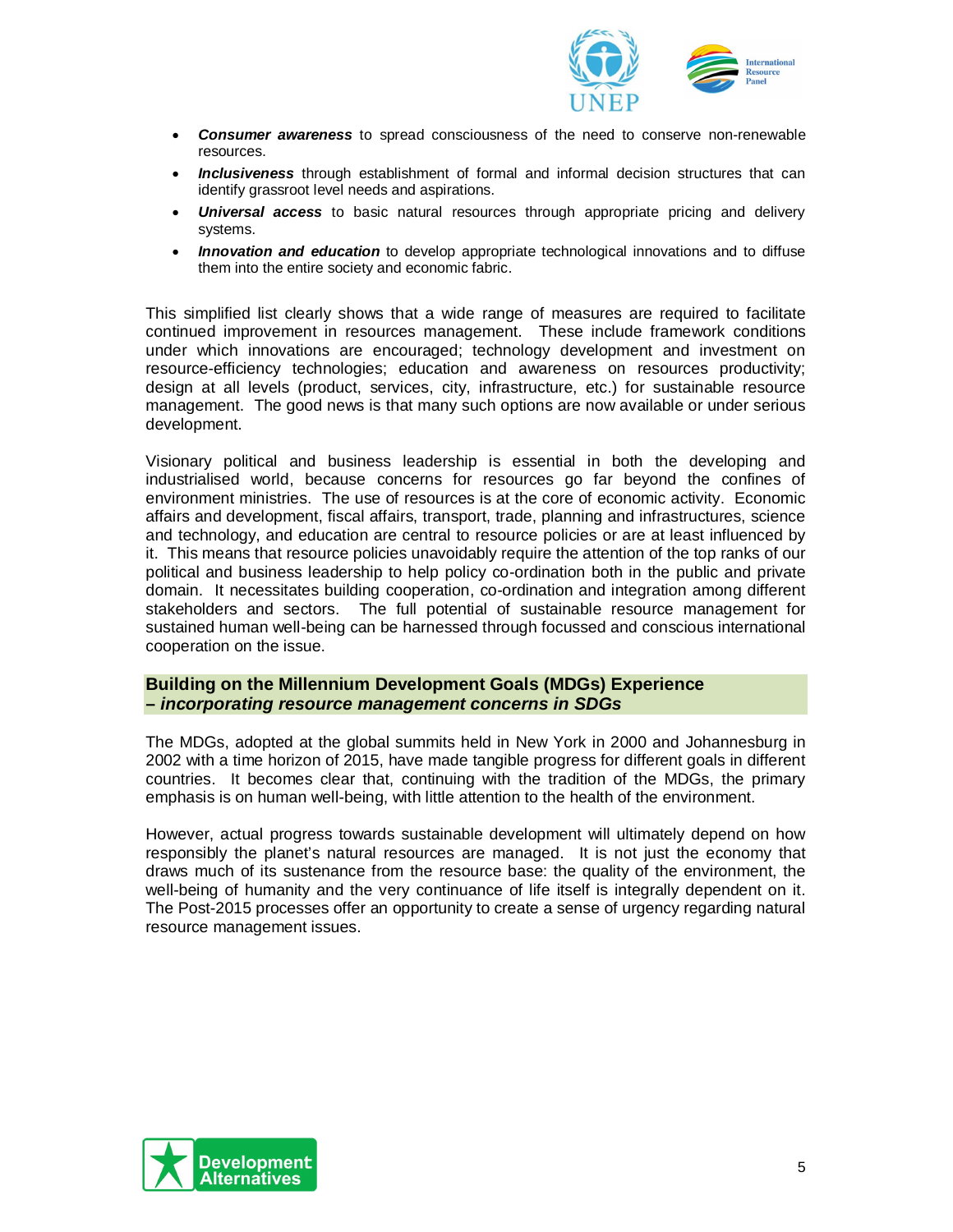

An analysis of 5 reports (CIGI, SDSN, UNGC, Griggs, and  $HLP$ )<sup>17</sup> reveals that some goals on food, energy, and water have embedded environmental concerns, however these were found to be inadequate with respect to proposed targets/indicators. For example, there is little or no mention about materials as a resource and implications of unsustainable practices with respect to extraction and consumption of material resources. Goals on education, health, income and jobs do incorporate a social dimension but without any significant reference or implication on environment. The table below highlights the same:

| <b>Goal Cluster</b>                       | <b>CIGI</b> |  |  | <b>SDSN</b> |  |  | <b>UNGC</b> |  | <b>Griggs</b> |   | <b>HLP</b> |  |  |  |  |
|-------------------------------------------|-------------|--|--|-------------|--|--|-------------|--|---------------|---|------------|--|--|--|--|
| Poverty/Livelihoods/Inclusive Growth/Jobs |             |  |  | ┉           |  |  | ┉           |  |               | ┉ |            |  |  |  |  |
| Food /Sustainable Agriculture             |             |  |  |             |  |  |             |  |               |   |            |  |  |  |  |
| <b>Water and sanitation</b>               |             |  |  |             |  |  |             |  |               |   |            |  |  |  |  |
| <b>Energy</b>                             |             |  |  |             |  |  |             |  |               |   |            |  |  |  |  |
| <b>Education</b>                          |             |  |  |             |  |  |             |  |               |   |            |  |  |  |  |
| <b>Health (Social Security Services)</b>  |             |  |  |             |  |  |             |  |               |   |            |  |  |  |  |
| Governance and rule of law                |             |  |  |             |  |  |             |  |               |   |            |  |  |  |  |
| Environmental/Biodiversity Management     |             |  |  |             |  |  |             |  |               |   |            |  |  |  |  |
| Global partnership for development        |             |  |  |             |  |  |             |  |               |   |            |  |  |  |  |
| Peace and security                        |             |  |  |             |  |  |             |  |               |   |            |  |  |  |  |
| <b>Cities/ Urbanisation</b>               |             |  |  |             |  |  |             |  |               |   |            |  |  |  |  |
| Resilience                                |             |  |  |             |  |  |             |  |               |   |            |  |  |  |  |
| <b>Ocean Acidification/ Fisheries</b>     |             |  |  |             |  |  |             |  |               |   |            |  |  |  |  |
| <b>SCP</b>                                |             |  |  |             |  |  |             |  |               |   |            |  |  |  |  |

Key:

**.** 

**Economic** 



**Environmental** 

Therefore, this Panel is in a unique position to suggest options for incorporating concerns and methods for decoupling economic growth from environmental degradation and resource consumption in the SDG frameworks.

<sup>17</sup> Centre for International Governance Innovation (CIGI*)'Post-2015 Development Agenda: Goals, Targets and Indicators'*; Sustainable Development Solutions Network (SDSN)'*Post-2015 Report: An Action Agenda for Sustainable Development'*; United Nations Global Compact (UNGC) *'Corporate Sustainability and the United Nations Post-2015 Development Agenda;* Griggs *'Sustainable Development Goals for People and Planet';* High Level Panel (HLP) '*A New Global Partnership: Eradicate and Transform Economies through Sustainable Development'.*

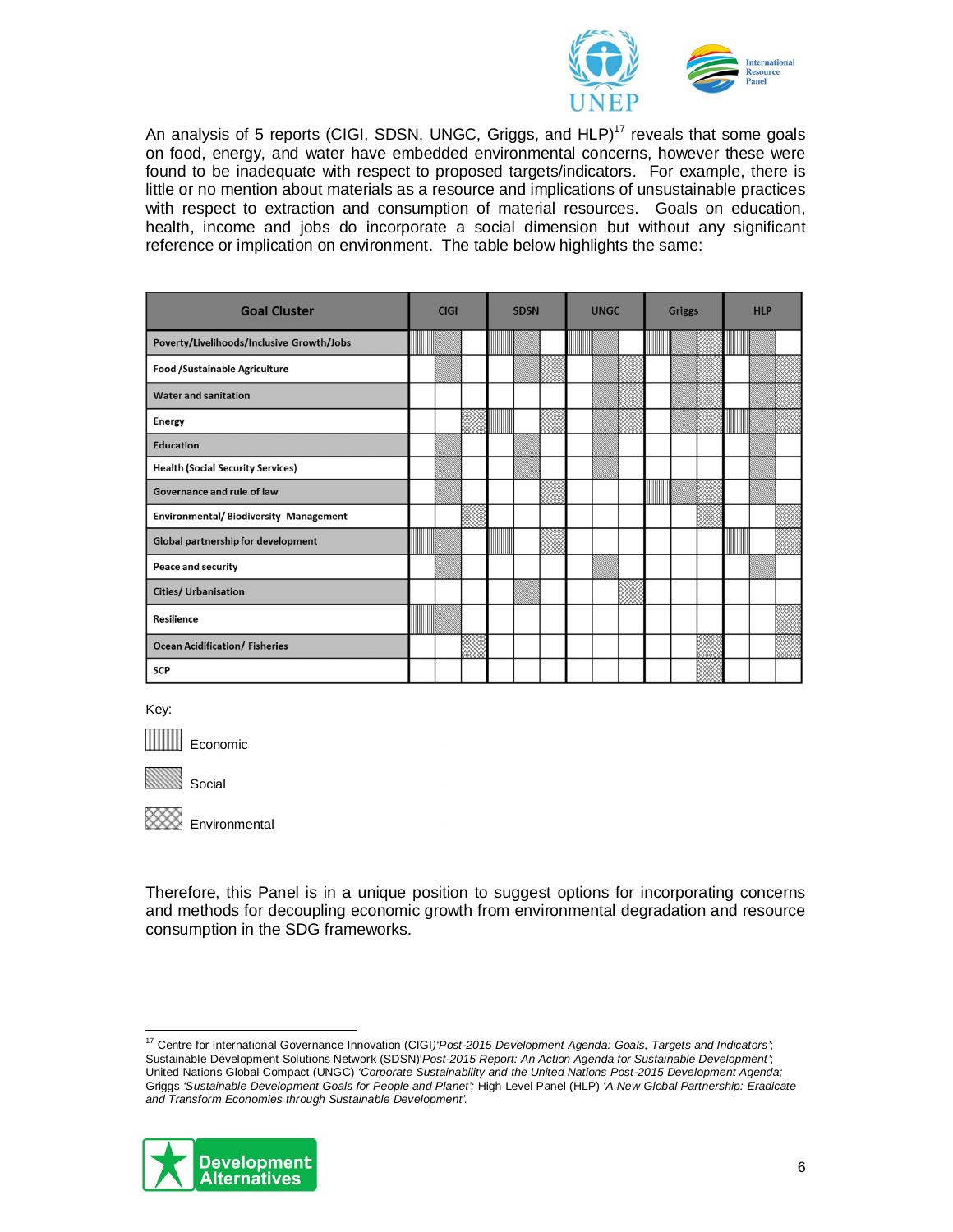

One option for incorporation of these concerns in the SDG framework will be to establish a separate goal for sustainable resource management with associated targets and indicators. This could read as follows:

| Goals             | Efficient use of natural resources in an equitable, secure and<br>environmentally benign manner for human well-being in<br>current and future generations.                                                                                                   |
|-------------------|--------------------------------------------------------------------------------------------------------------------------------------------------------------------------------------------------------------------------------------------------------------|
| <b>Targets</b>    | Double the yearly rate of resource productivity over the next<br>XXXX years                                                                                                                                                                                  |
| <b>Indicators</b> | • TMR/GDP (total material requirement/GDP)<br>• Material Requirement/GDP and GHG/GDP<br>(Per sector: food, shelter, energy and mobility, etc.)<br>$\bullet$ HDI/GPI<br>• Total ha of land used<br>• M3 of Fossil water<br>• Tonnes of SOx, NOx, PM generated |

While a separate goal of this kind will highlight the primacy sustainable resource management deserves in the SDG framework, the formulation of the target suggested above only outlines the trajectory to be adopted. The quantum and timeframe of the target is debateable and should be the outcome of a political process. The indicators illustrate the *kind* of measurements and assessments that will be required.

The second and even more important option is to incorporate sustainable resource management concerns in the relevant human well-being goals like food security, water, energy, and urban development etc. through appropriate targets and indicators. Keeping this in mind, an indicative list of goals, targets, and indicators has been prepared by the Panel for themes that are the priority for the Post-2015 SDG processes. This is provided in the accompanying document titled 'Mainstreaming Resource Management Concerns in Human Well-being Goals'.

These targets and indicators demonstrate the need to consider complex inter-linkages and synergies among different goals on food, water, and energy etc. For example, progress on social goals, such as access to drinking water and nutritious food, may have increased impact on natural resource use, or progress in terms of poverty reduction may lead to rising consumption of resources and materials and thus countervail relevant targets on food waste, cropland expansion, land degradation or public transport. Tapping into the resource management potentials offers wider opportunities for broader developmental goals in terms of:

- **Eradicating poverty** by breaking the vicious circle of over-consumption, environmental degradation and poverty
- **Ensuring food security** by adopting sustainable use of land based resources
- **Achieving universal access to safe and clean water & sanitation** by enhancing efficient use
- **Securing access to universal energy** by incorporating resource efficient renewable energies
- **Creating sustainable livelihoods and equitable growth** by promoting innovations for sustainable resource use

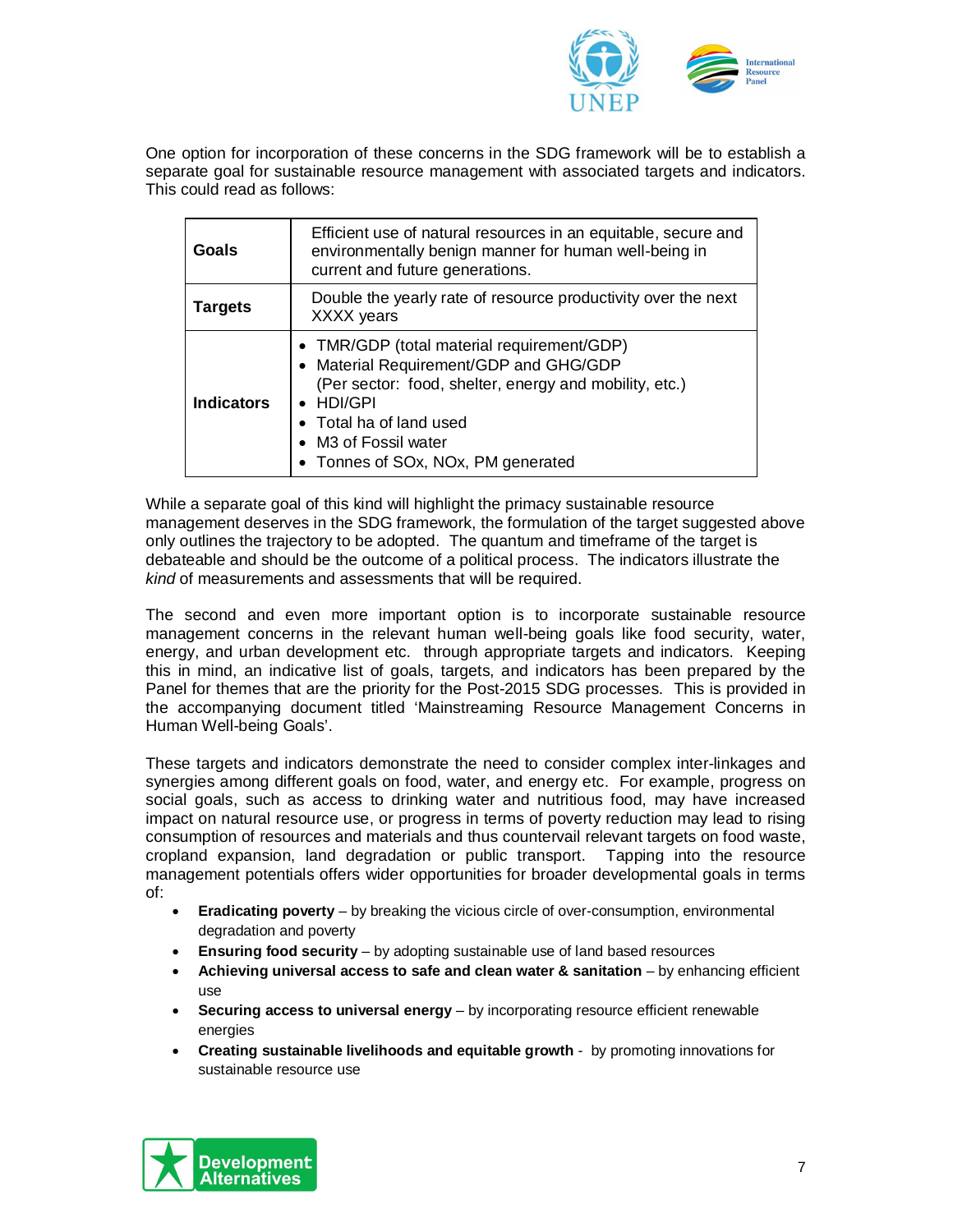

Hence, it will be absolutely essential and critical to incorporate sustainable resource management concerns in human well-being goals along with including a separate goal to ensure that the resources issue finds its rightful place in the Post-2015 SDG frameworks.

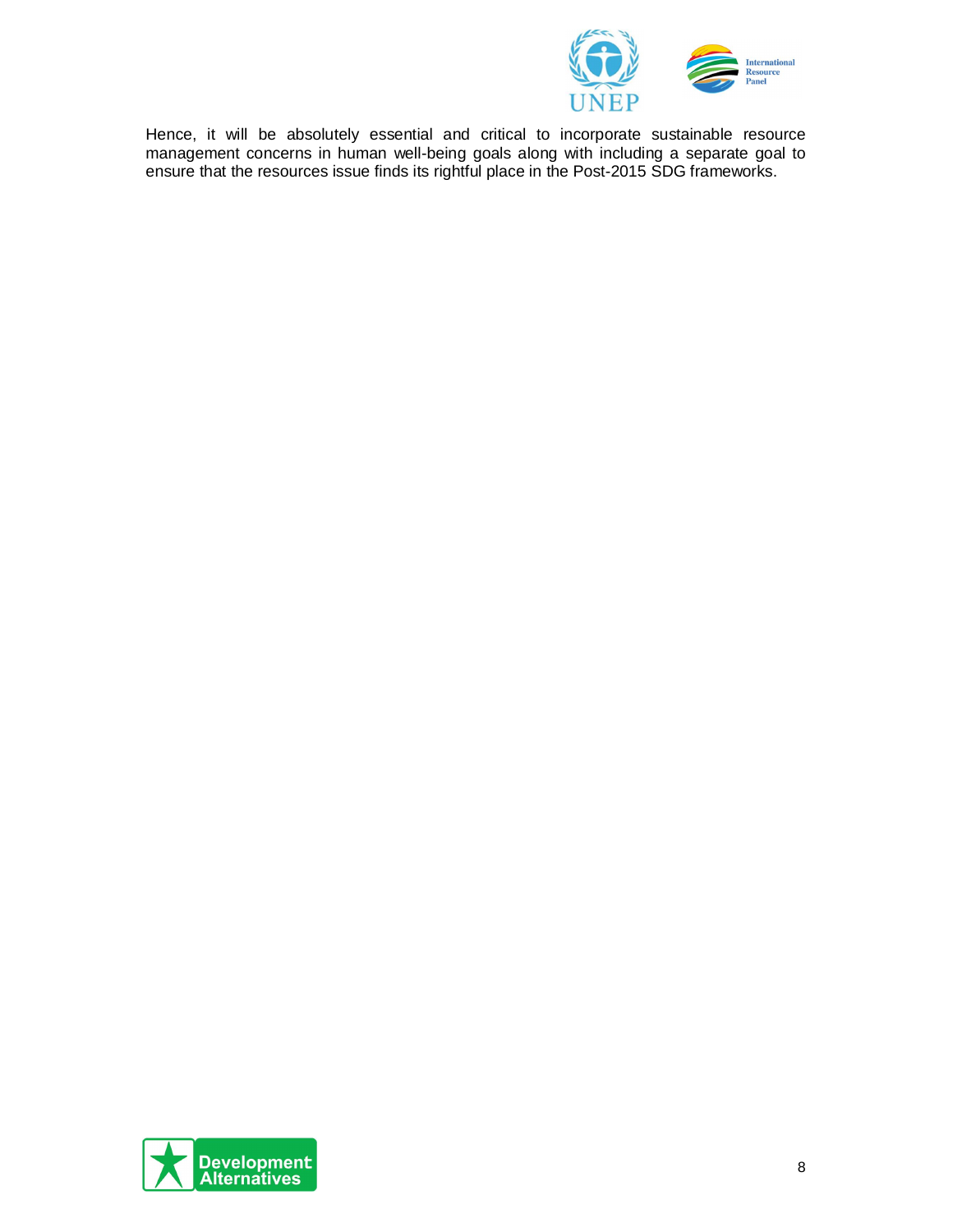

Examples of Targets and Indicators mainstreaming resource concerns in human-wellbeing goals:

| Goal                                                                                                                      | <b>Targets</b>                                                                                                                                                           | <b>Indicators</b>                                                                                                                                                                                                                                                          |  |  |  |  |
|---------------------------------------------------------------------------------------------------------------------------|--------------------------------------------------------------------------------------------------------------------------------------------------------------------------|----------------------------------------------------------------------------------------------------------------------------------------------------------------------------------------------------------------------------------------------------------------------------|--|--|--|--|
| Ensure sustainable<br>agriculture, food and<br>nutrition security, combat                                                 | Increase agricultural productivity by<br>X% by 20XX                                                                                                                      | Yield per water unit used<br>$\bullet$<br>Yield per carbon emission<br>$\bullet$<br>Yield per soil loss<br>$\bullet$                                                                                                                                                       |  |  |  |  |
| desertification and land<br>degradation                                                                                   | Improve nutrient use efficiency<br>by X% by 20XX                                                                                                                         | Units of Nitrogen, potash and<br>$\bullet$<br>phosphorous per \$ of<br>agricultural production                                                                                                                                                                             |  |  |  |  |
| Ensure integrated<br>management of water<br>resources to provide for<br>all uses                                          | Provide universal access to safe<br>drinking water and good sanitation<br>by XXXX year                                                                                   | Proportion of water users<br>$\bullet$<br>(households, industry and<br>agriculture) recycling and re-<br>using water<br>Increase in water efficiency in<br>$\bullet$<br>agriculture by X%, industry by<br>y% and<br>households by z%                                       |  |  |  |  |
|                                                                                                                           | Maintain environmental flow in<br>freshwater bodies to sustain water<br>related<br>ecosystem services                                                                    | Regulate ground water<br>$\bullet$<br>withdrawals within annual<br>recharge capacity                                                                                                                                                                                       |  |  |  |  |
| Access to energy,<br>sustainable energy                                                                                   | Reduce the climate forcing of<br>energy supply by 50% by 2050.                                                                                                           | Total climate forcing caused<br>$\bullet$<br>by energy supply<br>Carbon footprint per person<br>$\bullet$<br>Non-carbon energy share in<br>$\bullet$<br>energy and electricity<br>GHG emissions from energy<br>٠<br>production and use (per capita<br>and per unit of GDP) |  |  |  |  |
|                                                                                                                           | Limit the use of resources (bio<br>productive land, water, metals)<br>associated with energy supply to<br>sustainable levels.                                            | Resource footprint of the per<br>person energy supply<br>(m2/person, m3/person)                                                                                                                                                                                            |  |  |  |  |
| Protect biological diversity<br>and ecosystem services<br>through restoration and<br>sustainable management<br>of forests | Halt deforestation through<br>conservation<br>of selected old-growth forests,<br>sustainable management of<br>production forests, and restoration<br>of degraded forests | Rate of deforestation<br>Rate of reforestation and<br>restoration of degraded forests<br>Percentage of forests<br>$\bullet$<br>managed sustainably                                                                                                                         |  |  |  |  |
| Sustainable Urban                                                                                                         | Reduce carbon emissions from the<br>construction and operation of<br>buildings                                                                                           | GHG emissions from<br>$\bullet$<br>construction sector<br>Electricity consumption in<br>$\bullet$<br>buildings<br>Heating related emissions<br>$\bullet$                                                                                                                   |  |  |  |  |
| Development                                                                                                               | Ensure urban planning as it<br>provides liveable cities with clean<br>air and water and efficient use of<br>land and resources                                           | Air quality - SOx, NOx, PM<br>$\bullet$<br>Water Quality - Biological,<br>$\bullet$<br>Physical, Chemical<br><b>Urban Plans</b><br>$\bullet$                                                                                                                               |  |  |  |  |